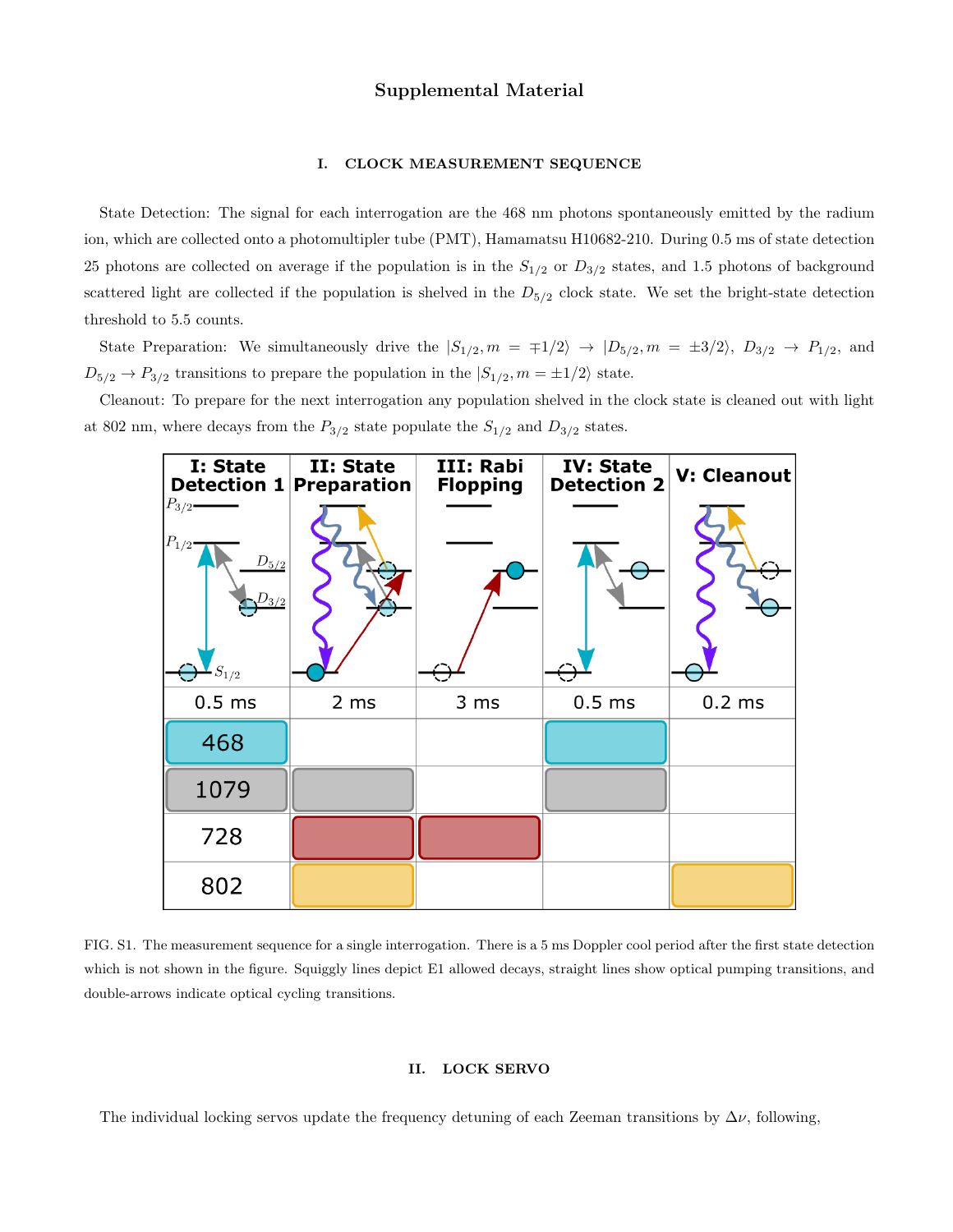$$
\Delta \nu = GE + r_{\text{cavity}} t_c,\tag{S1}
$$

where  $E = (n_b - n_r)/n$  is the error signal defined in the text, G is a gain parameter,  $t_c$  is the total interrogation cycle time (10 s),  $r_{\text{cavity}}$  is the cavity drift rate (∼0.2 Hz/s). The cavity drift rate is updated with the average frequency of all transitions probed using an integral servo, with a time constant of ∼1000 s.

### III. CLOCK SYSTEMATICS

## A. Excess micromotion shifts

### 1. Second-order Doppler shift

The second-order Doppler shift in fractional form is

$$
\frac{\Delta \nu_{\rm D2}}{\nu_0} = -\left(\frac{\Omega}{\omega_0}\right)^2 \sum_{x,y,z} R_i,\tag{S2}
$$

where  $\nu_0$  is the radium clock transition frequency in Hz,  $\Omega$  is the trap rf drive frequency,  $\omega_0 = 2\pi\nu_0$ , and  $\sum R_i$  is the sum of the micromotion sideband intensity ratios [? ]. We use  $\nu_0 = 412007.701(18) \text{ GHz}$  [? ],  $\Omega_{\text{rf}}/2\pi = 993 \text{ kHz}$ , and  $\sum R_i = 0.74(8)$ , which we determine from measuring the micromotion sidebands in three near-orthogonal directions. We calculate  $\Delta \nu_{\text{D2}} = -1.77(19)$  mHz.

## 2. Scalar Stark shift

The scalar Stark shift in fractional form is

$$
\frac{\Delta \nu_{\text{scalar}}}{\nu_0} = -\frac{\Delta \alpha_0}{\hbar \omega_0} \left(\frac{m\Omega^2 c}{e\omega_0}\right)^2 \sum_{x,y,z} R_i,\tag{S3}
$$

where  $\Delta\alpha_0$  is the differential static scalar polarizability and m is the mass of the ion [? ]. We use  $\Delta\alpha_0 = -22.2(1.7)$ a.u. [?]. We calculate  $\Delta \nu_{\text{scalar}} = 0.045(6) \text{ mHz}.$ 

## 3. Tensor Stark shift

The maximum possible tensor stark shift in fractional form is

$$
\frac{\Delta \nu_{\text{tensor}}}{\nu_0} = -\frac{\alpha_2}{\hbar \omega_0} \left(\frac{m\Omega^2 c}{e\omega_0}\right)^2 \sum_{x,y,z} R_i,\tag{S4}
$$

where  $\alpha_2$  is the  $D_{5/2}$  state tensor polarizability [? ]. We use  $\alpha_2(D_{5/2}) = -52.6(5)$  a.u. [? ]. We calculate  $\Delta \nu_{\text{tensor}} = 0.108(12)$  mHz. We use the sum of the maximum shift and uncertainty, 0.120 mHz, as the uncertainty for this shift.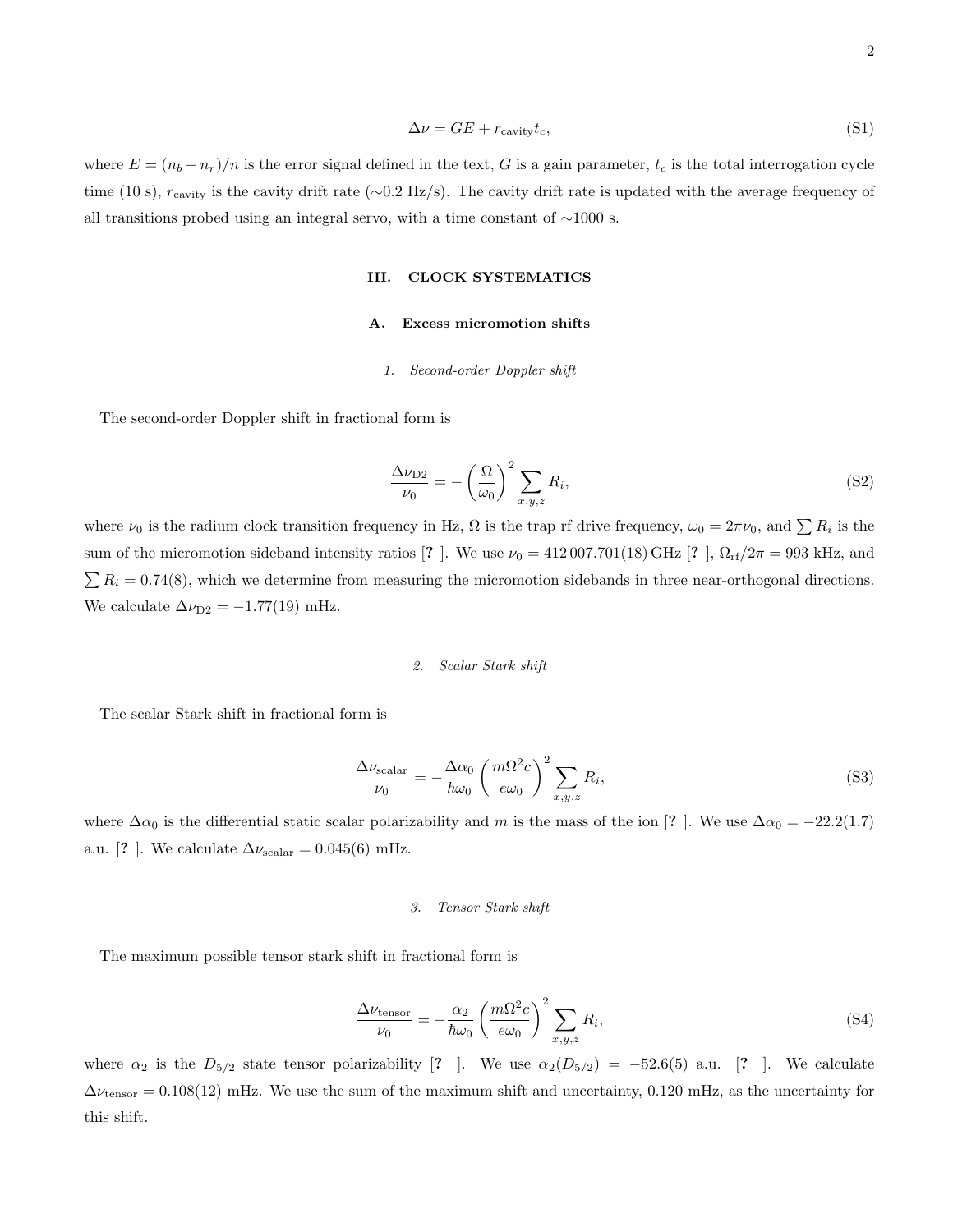#### B. Thermal motion shift

#### 1. Second-order Doppler shift

The fractional second-order Doppler shift due to the ion's secular motion is

$$
\frac{\Delta \nu_{\rm D2}}{\nu_0} = -\frac{5kT_{\rm ion}}{2mc^2},\tag{S5}
$$

where  $T_{\rm ion}$  is the temperature of the ion, and k is Boltzmann's constant [? ? ? ]. We measured the ion temperature along in the axial and radial mode directions by driving Rabi oscillations on the clock transition and determined an average temperature of  $T_{\rm ion} = 0.6$  mK. We estimate the temperature uncertainty to be 0.6 mK to account for fluctuations in Doppler cooling laser frequencies and any temperature imbalance between different secular motion modes. This measured  $T_{\text{ion}}$  is consistent with the Doppler cooling limit  $T_c = 0.4$  mK. The corresponding frequency shift is  $\Delta \nu_{\text{D2}} = -0.3(3)$  mHz.

### 2. Scalar Stark shift

The fractional scalar Stark shift due to the ion's thermal motion is

$$
\frac{\Delta \nu_{\text{scalar}}}{\nu_0} = -\frac{kT_{\text{ion}}}{mc^2} \frac{\Delta \alpha_0}{\hbar \omega_0} \left(\frac{m\Omega c}{e}\right)^2,\tag{S6}
$$

where  $T_{\text{ion}}$  is the temperature of the ion [??? ?]. Here, the shift is measured to be  $\Delta \nu_{\text{scalar}} = 0.003(3)$  mHz.

#### C. Electric quadrupole shift

The electric quadrupole shift is cancelled because we are averaging Zeeman pairs. We can approximate the uncertainty on this cancellation from the electric quadrupole shift magnitude,  $A_Q = [\Delta f_Q(m_{j'} = 5/2) - \Delta f_Q(m_{j'} = 1/2)]/6$ [? ]. From the frequency difference between shifted pairs we determine the average drift rate of  $A_Q$  to be −1.3  $\mu$ Hz/s. Given our cycle time of 10 s we estimate the electric quadrupole shift uncertainty to be 0.013 mHz.

#### D. Clock laser ac Stark shift

728 nm: The ac Stark shift due to off-resonant dipole coupling is

$$
\Delta\nu_{\rm ac}(\lambda) = -\frac{\Delta\alpha_{\rm ac}(\lambda)}{2hc\epsilon_0}I = \kappa(\lambda)I,\tag{S7}
$$

where  $\Delta\alpha_{\rm ac}(\lambda) = \Delta\alpha_{\rm ac}(D_{5/2}, \lambda) - \Delta\alpha_{\rm ac}(S_{1/2}, \lambda)$ ,  $\lambda$  is the laser wavelength and  $\kappa(\lambda)$  is the ac Stark shift intensity coefficient [? ]. Using  $\Delta\alpha_{ac}(D_{5/2}, 728 \text{ nm}) = -169(4)$  a.u. and  $\Delta\alpha_{ac}(S_{1/2}, 728 \text{ nm}) = 140(3)$  a.u. [? ], we calculate  $\kappa(728 \text{ nm}) = 1.45(2) \text{ mHz}/(\text{W/m}^2)$ . We measure the clock laser intensity to be 500(300) W/m<sup>2</sup>. The large uncertainty in the clock laser intensity is due to probing all Zeeman transitions with equal contrast, which requires different AOM driving amplitudes. We calculate the clock laser ac Stark shift to be 0.7(4) Hz.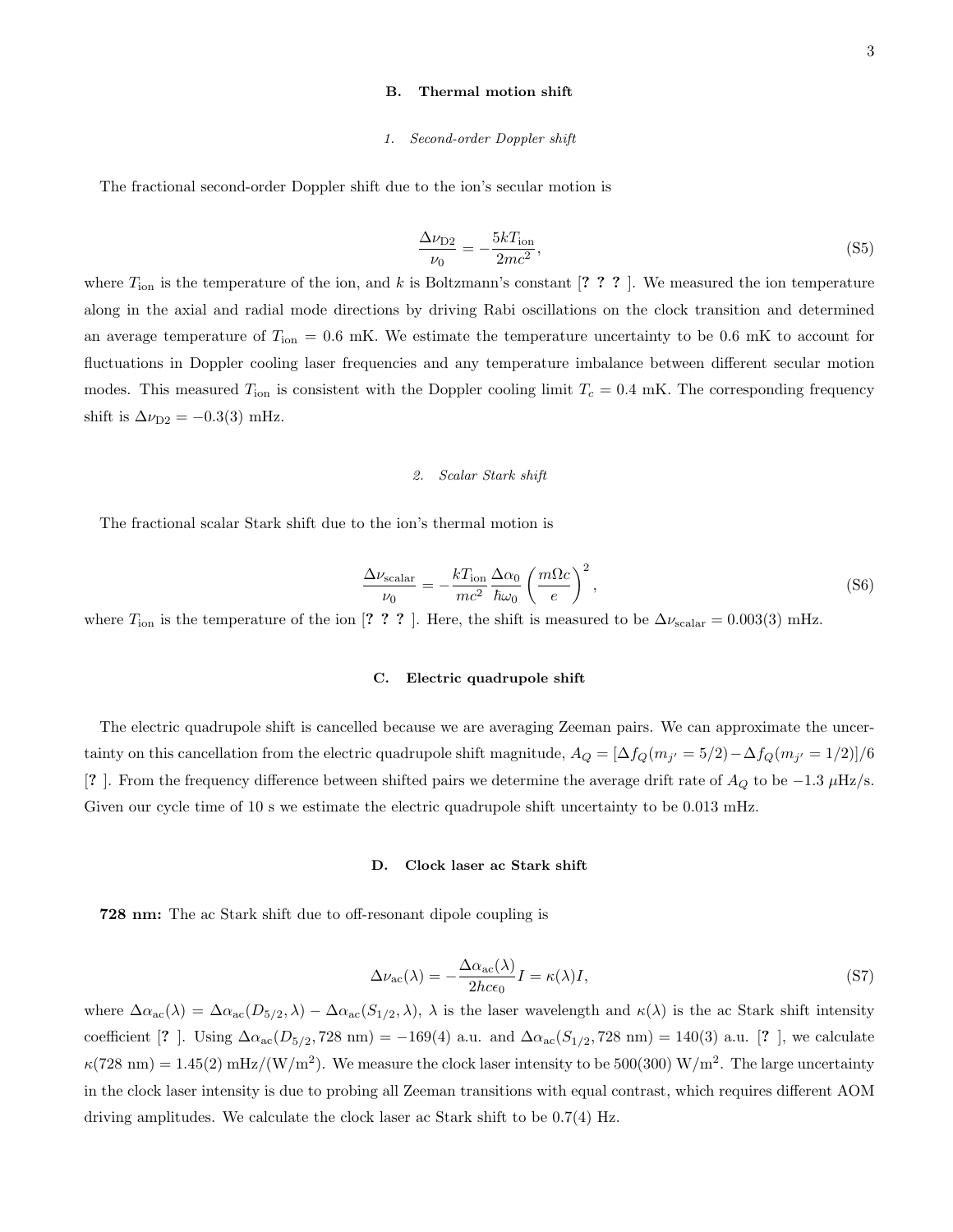#### E. Quadratic Zeeman shift

The quadratic Zeeman shift is caused by the mixing of the  $D_{5/2}$  and  $D_{3/2}$  sublevels when the ion is exposed to a magnetic field. This shift is

$$
\nu_{ZQ} = \langle \nu'_{ZQ}(m_j) \rangle = \frac{2}{15} \left( \frac{[\mu_B B(g_s - 1)]^2}{h^2 \nu_{DD}} \right),\tag{S8}
$$

where B is the magnetic field,  $g_S = -g_e$ ,  $\mu_B$  is the Bohr magneton, and  $\nu_{DD}$  is the energy separation between the  $D_{5/2}$  and  $D_{3/2}$  states [? ]. We use a static magnetic field of  $B = 0.00057369(8)$  T, and  $\nu_{DD} = 49.73002(5)$  THz [? ]. We calculate  $\nu_{ZQ} = 173.66(5)$  mHz.

# IV. EVALUATION OF THE LANDÉ G-FACTOR RATIO

From the clock measurement data we calculate three Landé  $g$ -factor ratios from the three Zeeman pairs (C1, C2, and C3) defined in the text. For a given Zeeman transition the frequency detuning from the 728 nm transition center is given by

$$
\delta = \kappa \frac{g_D}{g_S} m_D - \kappa m_S,\tag{S9}
$$

where  $\kappa = g_S\mu_B B/h$ , and  $g_S$  is the ground state Landé g-factor,  $\mu_B$  is the Bohr magneton, B is the magnetic field, and  $h$  is the Planck constant. The C1, C2, and C3 frequency detunings can be written as

$$
C1 = \delta_{1/2 \to 1/2} - \delta_{-1/2 \to -1/2} = \kappa \left( \frac{g_D}{g_S} - 1 \right)
$$
  
\n
$$
C2 = \delta_{1/2 \to 3/2} - \delta_{-1/2 \to -3/2} = \kappa \left( 3 \frac{g_D}{g_S} - 1 \right)
$$
  
\n
$$
C3 = \delta_{1/2 \to 5/2} - \delta_{-1/2 \to -5/2} = \kappa \left( 5 \frac{g_D}{g_S} - 1 \right)
$$

The frequency ratios of C1, C2, and C3 then directly give three Landé  $g$ -factor ratios

$$
\frac{g_D}{g_S} = \frac{\frac{C1}{C3} - 1}{5\frac{C1}{C3} - 1} = \frac{\frac{C1}{C2} - 1}{3\frac{C1}{C2} - 1} = \frac{\frac{C2}{C3} - 1}{5\frac{C2}{C3} - 3}
$$
(S10)

This method cancels out the electric quadrupole shift as C1, C2, and C3 are the frequency differences between symmetric Zeeman transitions.

### V. AUTLER TOWNES SHIFT

When the energy splitting between the ground state Zeeman sublevels,  $\omega_S = g_S \mu_B B_0 / \hbar$ , equals the rf trapping frequency,  $\Omega_{\rm rf}/2\pi = 993$  kHz, there is an Autler-Townes splitting  $(g_S\mu_B B_{\rm trap}/2\hbar)$  of the clock transition due to the trap's magnetic field,  $B_{trap}$ , driving the  $|S_{1/2}, m = \pm 1/2\rangle \rightarrow |S_{1/2}, m = \mp 1/2\rangle$  transition. To bound  $B_{trap}$ , we set  $\Omega_{\rm rf} = \omega_S$  within 1 kHz by changing the static magnetic field  $B_0$ . We did not observe any splitting at the sub 200 Hz